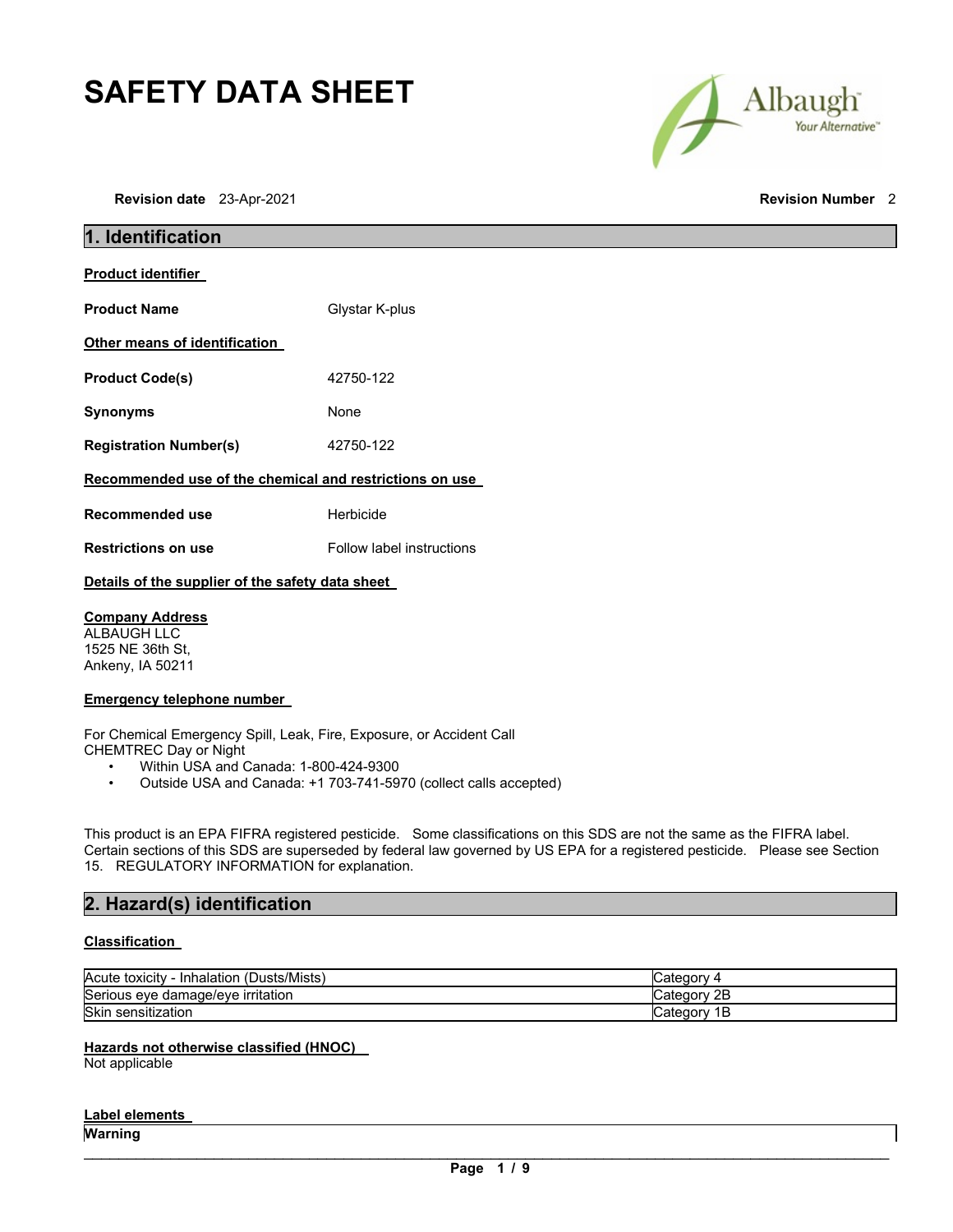

\_\_\_\_\_\_\_\_\_\_\_\_\_\_\_\_\_\_\_\_\_\_\_\_\_\_\_\_\_\_\_\_\_\_\_\_\_\_\_\_\_\_\_\_\_\_\_\_\_\_\_\_\_\_\_\_\_\_\_\_\_\_\_\_\_\_\_\_\_\_\_\_\_\_\_\_\_\_\_\_\_\_\_\_\_\_\_\_\_\_\_\_\_

#### **Precautionary Statements - Prevention**

Avoid breathing dust/fume/gas/mist/vapors/spray Use only outdoors or in a well-ventilated area Wash face, hands and any exposed skin thoroughly after handling Contaminated work clothing must not be allowed out of the workplace Wear protective gloves

#### **Precautionary Statements - Response**

Specific treatment (see .? on this label) IF IN EYES: Rinse cautiously with water for several minutes. Remove contact lenses, if present and easy to do. Continue rinsing If eye irritation persists: Get medical advice/attention IF ON SKIN: Wash with plenty of water and soap If skin irritation or rash occurs: Get medical advice/attention Wash contaminated clothing before reuse IF INHALED: Remove person to fresh air and keep comfortable for breathing Call a POISON CENTER or doctor if you feel unwell

#### **Precautionary Statements - Disposal**

Dispose of contents/container to an approved waste disposal plant

#### **Other information**

May be harmful if swallowed. May be harmful in contact with skin. Causes mild skin irritation.

### **3. Composition/information on ingredients**

#### **Substance**

Not applicable.

#### **Mixture**

The product contains no substances which at their given concentration, are considered to be hazardous to health

| Chemical name                | CAS No             | Weight-%      | Active Ingredient |
|------------------------------|--------------------|---------------|-------------------|
| Other Ingredients            | <b>PROPRIETARY</b> | 55<br>. ن-    |                   |
| Potassium Salt of Glyphosate | 70901-21-1         | .3-50.3<br>47 |                   |

\*The exact percentage (concentration) of composition has been withheld as a trade secret.

| 4. First-aid measures |  |
|-----------------------|--|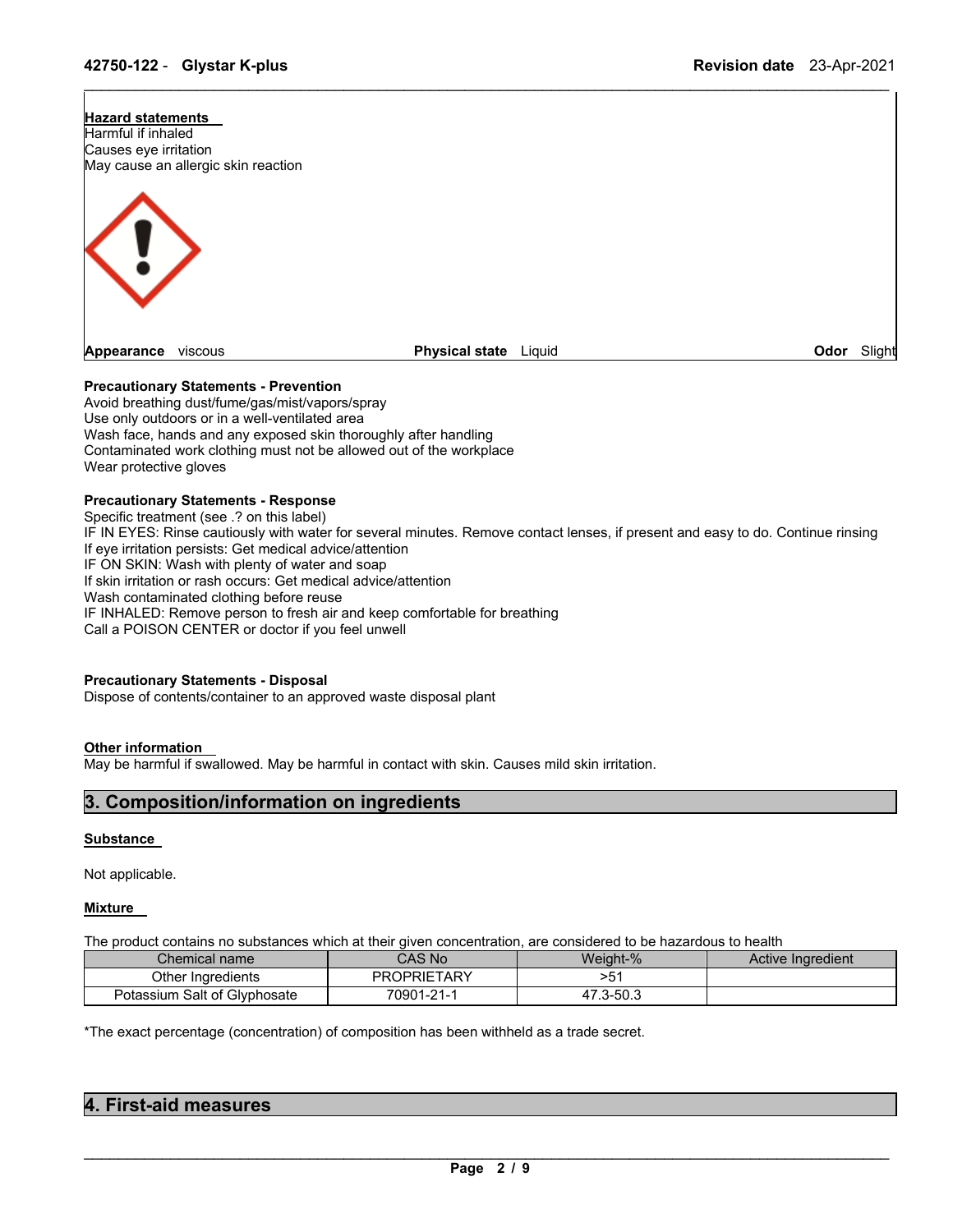| <b>Description of first aid measures</b>                    |                                                                                                                                                                                                                                                                            |  |
|-------------------------------------------------------------|----------------------------------------------------------------------------------------------------------------------------------------------------------------------------------------------------------------------------------------------------------------------------|--|
|                                                             |                                                                                                                                                                                                                                                                            |  |
| <b>General advice</b>                                       | Show this safety data sheet to the doctor in attendance.                                                                                                                                                                                                                   |  |
| <b>Inhalation</b>                                           | Remove to fresh air. If symptoms persist, call a physician. If breathing has stopped, give<br>artificial respiration. Get medical attention immediately.                                                                                                                   |  |
| Eye contact                                                 | Rinse immediately with plenty of water, also under the eyelids, for at least 15 minutes. Keep<br>eye wide open while rinsing. Get medical attention if irritation develops and persists.<br>Remove contact lenses, if present and easy to do. Continue rinsing.            |  |
| <b>Skin contact</b>                                         | Wash with soap and water. May cause an allergic skin reaction. In the case of skin irritation<br>or allergic reactions see a physician.                                                                                                                                    |  |
| Ingestion                                                   | Clean mouth with water and drink afterwards plenty of water. Never give anything by mouth<br>to an unconscious person. Do NOT induce vomiting. Get medical attention.                                                                                                      |  |
| Self-protection of the first aider                          | Ensure that medical personnel are aware of the material(s) involved, take precautions to<br>protect themselves and prevent spread of contamination. Avoid breathing vapors or mists.<br>Use personal protective equipment as required. See section 8 for more information. |  |
| Most important symptoms and effects, both acute and delayed |                                                                                                                                                                                                                                                                            |  |
| <b>Symptoms</b>                                             | Itching. Rashes. Hives. Prolonged contact may cause redness and irritation. Coughing and/<br>or wheezing. Difficulty in breathing.                                                                                                                                         |  |
|                                                             | Indication of any immediate medical attention and special treatment needed                                                                                                                                                                                                 |  |
| Note to physicians                                          | May cause sensitization in susceptible persons. Treat symptomatically.                                                                                                                                                                                                     |  |
| 5. Fire-fighting measures                                   |                                                                                                                                                                                                                                                                            |  |
| <b>Suitable Extinguishing Media</b>                         | Use extinguishing measures that are appropriate to local circumstances and the<br>surrounding environment.                                                                                                                                                                 |  |
| <b>Large Fire</b>                                           | CAUTION: Use of water spray when fighting fire may be inefficient.                                                                                                                                                                                                         |  |
| Unsuitable extinguishing media                              | Do not scatter spilled material with high pressure water streams.                                                                                                                                                                                                          |  |

| Specific hazards arising from the | Product is or contains a sensitizer. May cause sensitization by skin contact. |
|-----------------------------------|-------------------------------------------------------------------------------|
| chemical                          |                                                                               |

#### **Explosion data**

**Sensitivity to mechanical impact** None.

| Sensitivity to static discharge | None. |
|---------------------------------|-------|
|---------------------------------|-------|

| Special protective equipment for | Firefighters should wear self-contained breathing apparatus and full firefighting turnout |
|----------------------------------|-------------------------------------------------------------------------------------------|
| fire-fighters                    | gear. Use personal protection equipment.                                                  |

# **6. Accidental release measures**

#### **Personal precautions, protective equipment and emergency procedures**

| <b>Personal precautions</b> | Avoid contact with skin, eyes or clothing. Ensure adequate ventilation. Use personal<br>protective equipment as required. Evacuate personnel to safe areas. Keep people away<br>from and upwind of spill/leak. Avoid breathing vapors or mists. |
|-----------------------------|-------------------------------------------------------------------------------------------------------------------------------------------------------------------------------------------------------------------------------------------------|
| <b>Other information</b>    | Refer to protective measures listed in Sections 7 and 8.                                                                                                                                                                                        |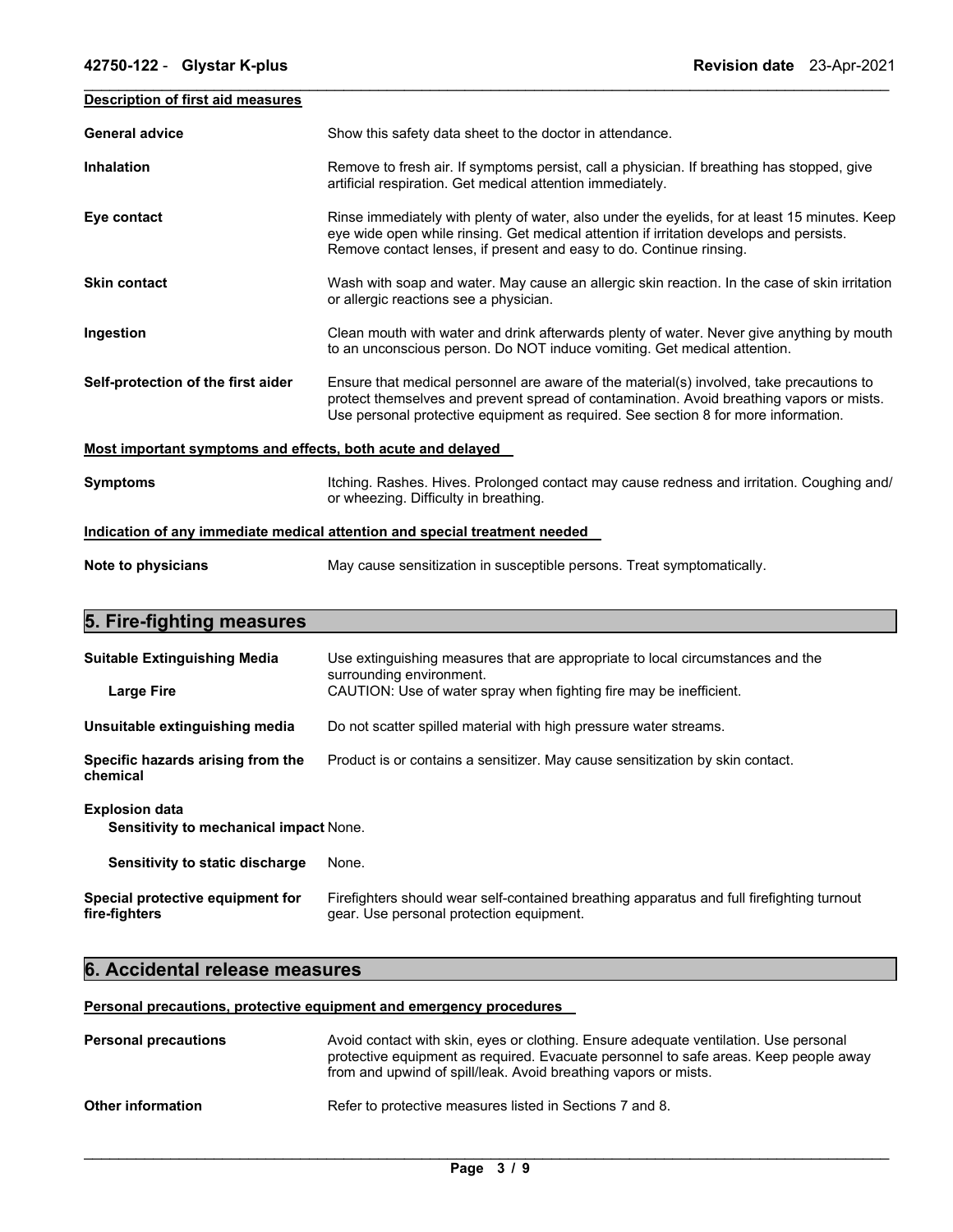#### **Methods and material for containment and cleaning up**

| <b>Methods for containment</b> | Prevent further leakage or spillage if safe to do so. |
|--------------------------------|-------------------------------------------------------|
| Methods for cleaning up        | Pick up and transfer to properly labeled containers.  |

# **7. Handling and storage**

#### **Precautions for safe handling**

**Advice on safe handling** Handle in accordance with good industrial hygiene and safety practice. Avoid contact with skin, eyes or clothing. Ensure adequate ventilation. In case of insufficient ventilation, wear suitable respiratory equipment. Do not eat, drink or smoke when using this product. Take off contaminated clothing and wash before reuse. Avoid breathing vapors or mists.

\_\_\_\_\_\_\_\_\_\_\_\_\_\_\_\_\_\_\_\_\_\_\_\_\_\_\_\_\_\_\_\_\_\_\_\_\_\_\_\_\_\_\_\_\_\_\_\_\_\_\_\_\_\_\_\_\_\_\_\_\_\_\_\_\_\_\_\_\_\_\_\_\_\_\_\_\_\_\_\_\_\_\_\_\_\_\_\_\_\_\_\_\_

#### **Conditions for safe storage, including any incompatibilities**

**Storage Conditions** Keep containers tightly closed in a dry, cool and well-ventilated place. Store locked up. Keep out of the reach of children.

#### **8. Exposure controls/personal protection**

#### **Control parameters**

**Exposure Limits** This product, as supplied, does not contain any hazardous materials with occupational exposure limits established by the region specific regulatory bodies.

#### **Biological occupational exposure limits**

This product, as supplied, does not contain any hazardous materials with biological limits established by the region specific regulatory bodies

#### **Appropriate engineering controls**

| <b>Engineering controls</b>                                           | <b>Showers</b><br>Eyewash stations<br>Ventilation systems.                                                                                                                  |
|-----------------------------------------------------------------------|-----------------------------------------------------------------------------------------------------------------------------------------------------------------------------|
| Individual protection measures, such as personal protective equipment |                                                                                                                                                                             |
| <b>Eye/face protection</b>                                            | Wear safety glasses with side shields (or goggles). None required for consumer use.                                                                                         |
| <b>Hand protection</b>                                                | Wear suitable gloves.                                                                                                                                                       |
| Skin and body protection                                              | Wear suitable protective clothing.                                                                                                                                          |
| <b>Respiratory protection</b>                                         | No protective equipment is needed under normal use conditions. If exposure limits are<br>exceeded or irritation is experienced, ventilation and evacuation may be required. |
| <b>General hygiene considerations</b>                                 | Avoid contact with skin, eyes or clothing. Do not eat, drink or smoke when using this<br>product.                                                                           |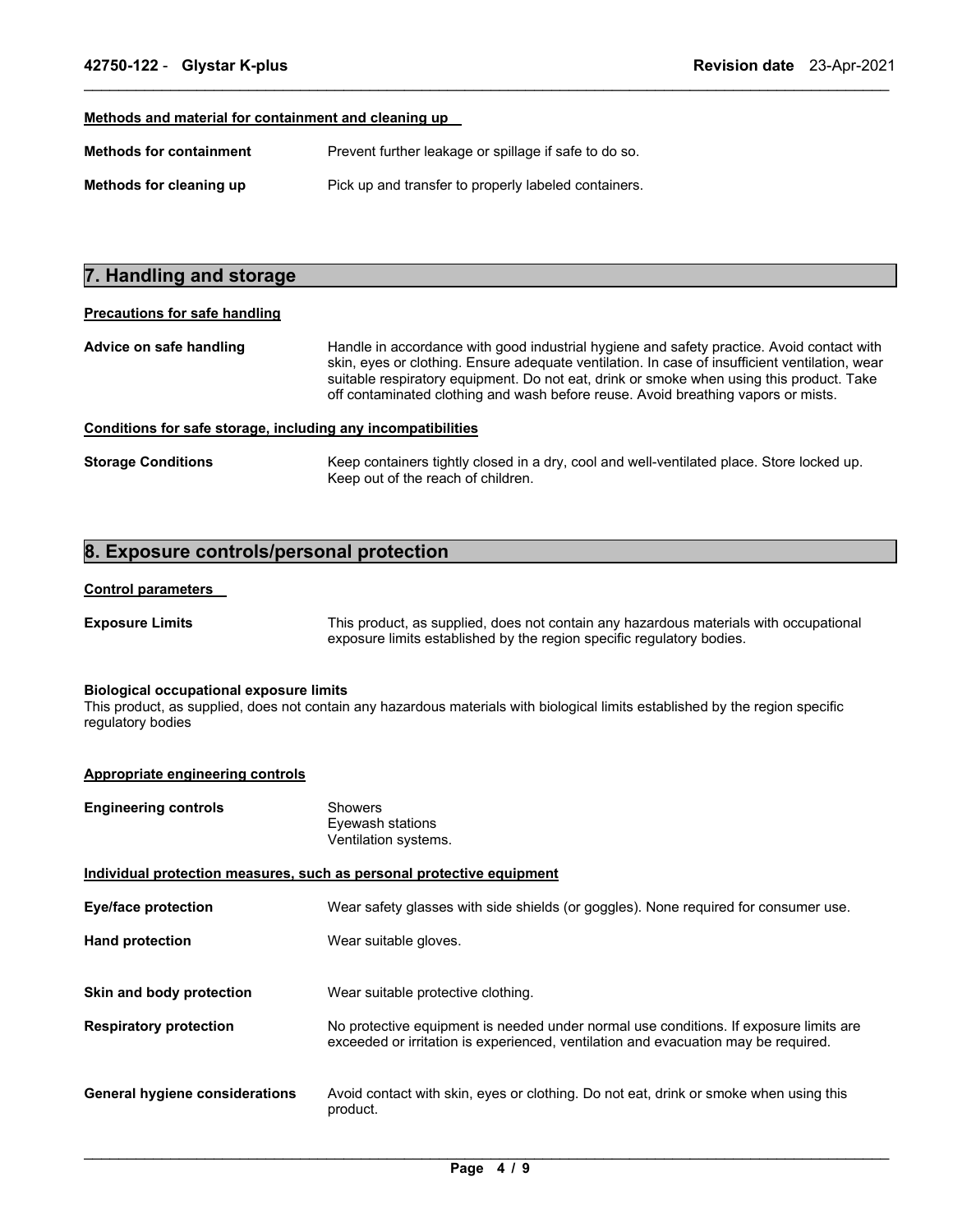# **9. Physical and chemical properties**

| Information on basic physical and chemical properties         |                                                                                                     |                  |  |
|---------------------------------------------------------------|-----------------------------------------------------------------------------------------------------|------------------|--|
| <b>Physical state</b>                                         | Liquid                                                                                              |                  |  |
| Appearance                                                    | viscous                                                                                             |                  |  |
| Color                                                         | clear; yellow                                                                                       |                  |  |
| Odor                                                          | Slight                                                                                              |                  |  |
| <b>Odor threshold</b>                                         | No data available                                                                                   |                  |  |
| <b>Property</b>                                               | <b>Values</b>                                                                                       | Remarks • Method |  |
| рH                                                            | $4.0\quad 5.0$                                                                                      |                  |  |
| Melting point / freezing point                                | No data available                                                                                   |                  |  |
| Boiling point / boiling range                                 | No data available                                                                                   |                  |  |
| <b>Flash point</b>                                            | >104                                                                                                |                  |  |
| <b>Evaporation rate</b>                                       | No data available                                                                                   |                  |  |
| Flammability (solid, gas)<br><b>Flammability Limit in Air</b> | No data available                                                                                   |                  |  |
| <b>Upper flammability or explosive</b><br>limits              | No data available                                                                                   |                  |  |
| Lower flammability or explosive<br>limits                     | No data available                                                                                   |                  |  |
| Vapor pressure                                                | 1.31x10-2mPa (glyphosate acid)                                                                      |                  |  |
| Vapor density                                                 | No data available                                                                                   |                  |  |
| <b>Relative density</b>                                       | No data available                                                                                   |                  |  |
| <b>Water solubility</b>                                       | No data available Emulsifies                                                                        |                  |  |
| Solubility(ies)                                               | No data available                                                                                   |                  |  |
| <b>Partition coefficient</b>                                  | log Pow < 3.2 (pH 5-9, 20C)                                                                         |                  |  |
|                                                               | (Glyphosate Acid)                                                                                   |                  |  |
| <b>Autoignition temperature</b>                               | No data available                                                                                   |                  |  |
| <b>Decomposition temperature</b>                              |                                                                                                     |                  |  |
| <b>Kinematic viscosity</b>                                    | 16.6                                                                                                |                  |  |
| <b>Dynamic viscosity</b>                                      | No data available                                                                                   |                  |  |
| <b>Other information</b>                                      |                                                                                                     |                  |  |
| <b>Explosive properties</b>                                   | No data available                                                                                   |                  |  |
| <b>Oxidizing properties</b>                                   | No data available                                                                                   |                  |  |
| <b>Softening point</b>                                        | No data available                                                                                   |                  |  |
| Molecular weight                                              | No data available                                                                                   |                  |  |
| <b>VOC Content (%)</b>                                        | No data available                                                                                   |                  |  |
| <b>Liquid Density</b>                                         | 1.33-1.37                                                                                           |                  |  |
| <b>Bulk density</b>                                           | No data available                                                                                   |                  |  |
|                                                               | *Listed density is an approximate value and does not necessarily represent that of a specific batch |                  |  |

\_\_\_\_\_\_\_\_\_\_\_\_\_\_\_\_\_\_\_\_\_\_\_\_\_\_\_\_\_\_\_\_\_\_\_\_\_\_\_\_\_\_\_\_\_\_\_\_\_\_\_\_\_\_\_\_\_\_\_\_\_\_\_\_\_\_\_\_\_\_\_\_\_\_\_\_\_\_\_\_\_\_\_\_\_\_\_\_\_\_\_\_\_

# **10. Stability and reactivity**

| <b>Reactivity</b>                  | No data available.                                                         |
|------------------------------------|----------------------------------------------------------------------------|
| <b>Chemical stability</b>          | Stable under normal conditions.                                            |
| Possibility of hazardous reactions | None under normal processing.                                              |
| <b>Conditions to avoid</b>         | Excessive heat.                                                            |
| Incompatible materials             | None known based on information supplied.                                  |
|                                    | Hazardous decomposition products None known based on information supplied. |

# **11. Toxicological information**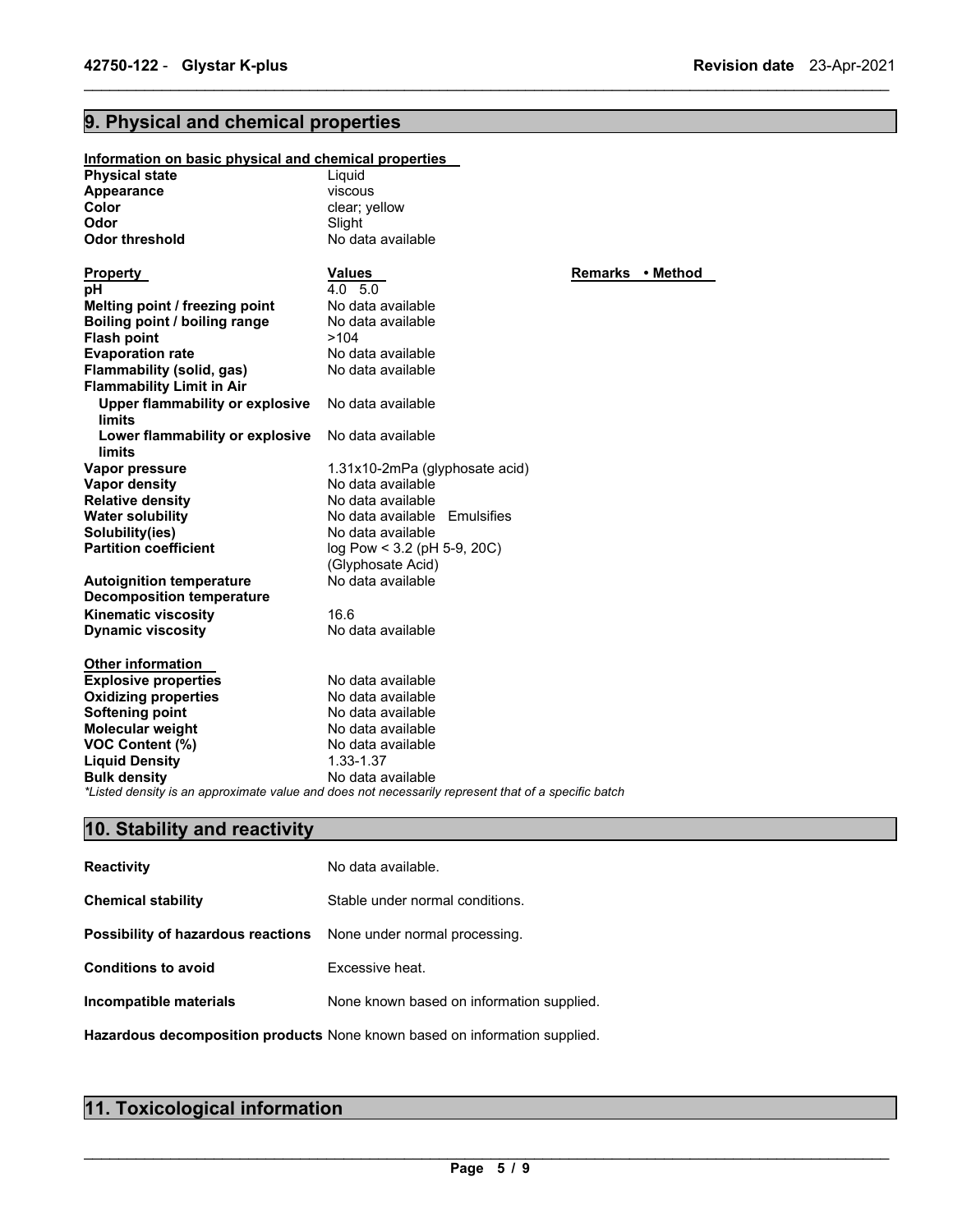| 42750-122 - Glystar K-plus                             | Revision date 23-Apr-2021                                                                                                                                                                                                                                                                                    |
|--------------------------------------------------------|--------------------------------------------------------------------------------------------------------------------------------------------------------------------------------------------------------------------------------------------------------------------------------------------------------------|
| Information on likely routes of exposure               |                                                                                                                                                                                                                                                                                                              |
| <b>Product Information</b>                             |                                                                                                                                                                                                                                                                                                              |
| <b>Inhalation</b>                                      | Specific test data for the substance or mixture is not available. Harmful by inhalation.<br>(based on components).                                                                                                                                                                                           |
| Eye contact                                            | Specific test data for the substance or mixture is not available. Causes eye irritation. May<br>cause redness, itching, and pain.                                                                                                                                                                            |
| <b>Skin contact</b>                                    | May cause sensitization by skin contact. Specific test data for the substance or mixture is<br>not available. Repeated or prolonged skin contact may cause allergic reactions with<br>susceptible persons. (based on components). Causes mild skin irritation. May be harmful in<br>contact with skin.       |
| Ingestion                                              | May be harmful if swallowed.                                                                                                                                                                                                                                                                                 |
|                                                        | Symptoms related to the physical, chemical and toxicological characteristics                                                                                                                                                                                                                                 |
| <b>Symptoms</b>                                        | Itching. Rashes. Hives. May cause redness and tearing of the eyes. Prolonged contact may<br>cause redness and irritation. Coughing and/ or wheezing.                                                                                                                                                         |
| <b>Acute toxicity</b>                                  |                                                                                                                                                                                                                                                                                                              |
| <b>Numerical measures of toxicity</b>                  |                                                                                                                                                                                                                                                                                                              |
|                                                        |                                                                                                                                                                                                                                                                                                              |
|                                                        |                                                                                                                                                                                                                                                                                                              |
| Oral LD50<br><b>Dermal LD50</b>                        | > 5,000 mg/kg<br>> 5,000 mg/kg                                                                                                                                                                                                                                                                               |
| <b>Inhalation LC50</b><br><b>Component Information</b> | $> 2.2$ mg/l                                                                                                                                                                                                                                                                                                 |
|                                                        | Delayed and immediate effects as well as chronic effects from short and long-term exposure                                                                                                                                                                                                                   |
| <b>Skin corrosion/irritation</b>                       | May cause skin irritation. Classification based on data available for ingredients.                                                                                                                                                                                                                           |
| Serious eye damage/eye irritation                      | Classification based on data available for ingredients. Irritating to eyes.                                                                                                                                                                                                                                  |
| Respiratory or skin sensitization                      | May cause sensitization by skin contact.                                                                                                                                                                                                                                                                     |
| <b>Germ cell mutagenicity</b>                          | No data available.                                                                                                                                                                                                                                                                                           |
|                                                        |                                                                                                                                                                                                                                                                                                              |
| Carcinogenicity                                        | EPA has given Glyphosate a Group E Classification (evidence of non-carcinogenicity in<br>humans). Canada PMRA has classified Glyphosate as non-carcinogenic. In 2015, IARC<br>classified Glyphosate as a probable human carcinogen Group 2A based on limited human<br>evidence and some evidence in animals. |
| <b>Reproductive toxicity</b>                           | No data available.                                                                                                                                                                                                                                                                                           |

**STOT - single exposure** No data available.

**STOT - repeated exposure** No data available.

**Aspiration hazard Mo data available.** 

**Other adverse effects** No data available.

**Interactive effects** No data available.

\_\_\_\_\_\_\_\_\_\_\_\_\_\_\_\_\_\_\_\_\_\_\_\_\_\_\_\_\_\_\_\_\_\_\_\_\_\_\_\_\_\_\_\_\_\_\_\_\_\_\_\_\_\_\_\_\_\_\_\_\_\_\_\_\_\_\_\_\_\_\_\_\_\_\_\_\_\_\_\_\_\_\_\_\_\_\_\_\_\_\_\_\_ **Page 6 / 9**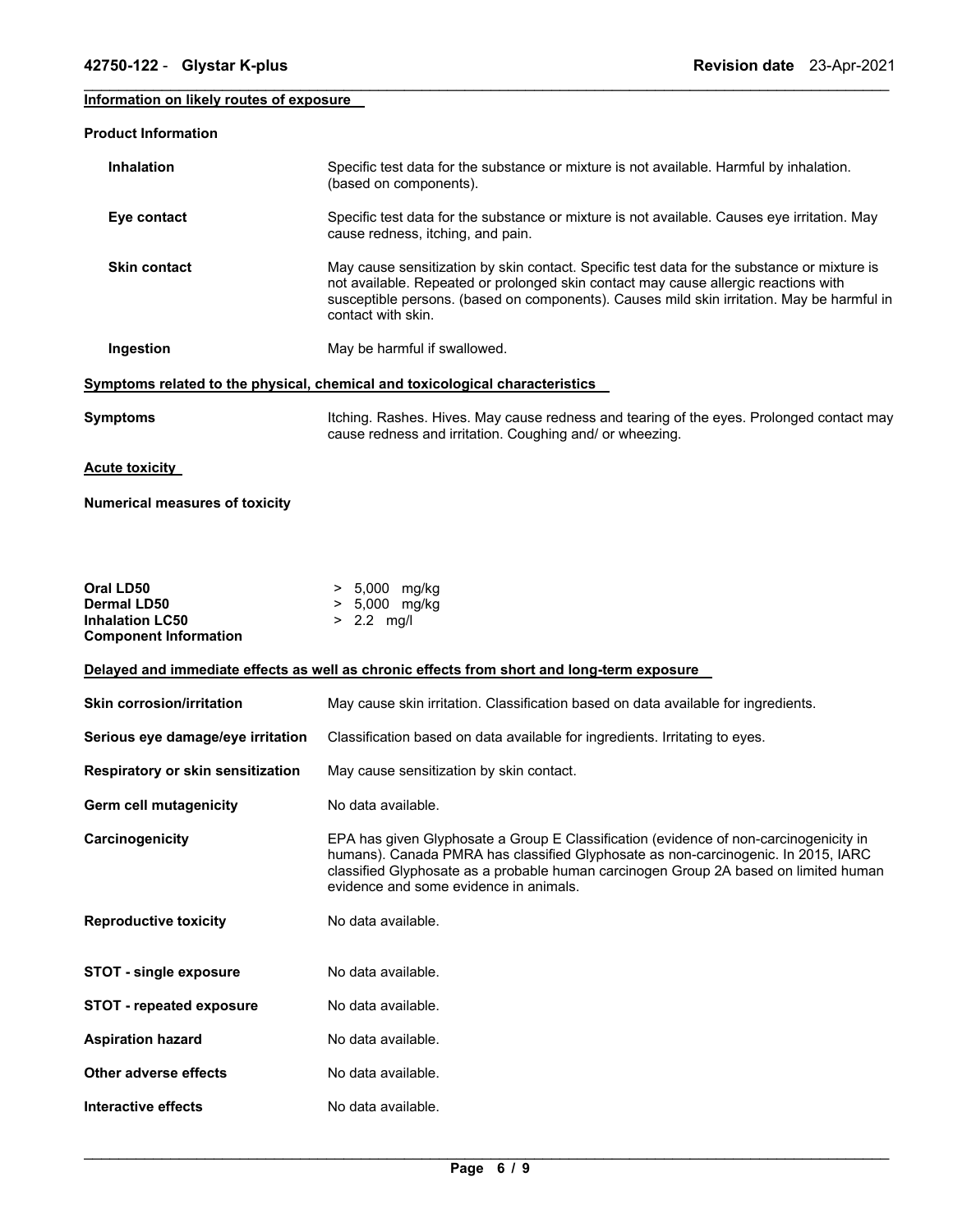## **12. Ecological information**

| <b>Ecotoxicity</b>            | The environmental impact of this product has not been fully investigated. |
|-------------------------------|---------------------------------------------------------------------------|
| Persistence and degradability | No data available.                                                        |
| <b>Bioaccumulation</b>        | There is no data for this product.                                        |
| Other adverse effects         | No data available.                                                        |

\_\_\_\_\_\_\_\_\_\_\_\_\_\_\_\_\_\_\_\_\_\_\_\_\_\_\_\_\_\_\_\_\_\_\_\_\_\_\_\_\_\_\_\_\_\_\_\_\_\_\_\_\_\_\_\_\_\_\_\_\_\_\_\_\_\_\_\_\_\_\_\_\_\_\_\_\_\_\_\_\_\_\_\_\_\_\_\_\_\_\_\_\_

### **13. Disposal considerations**

#### **Waste treatment methods**

| Waste from residues/unused | Dispose of in accordance with local regulations. Dispose of waste in accordance with |
|----------------------------|--------------------------------------------------------------------------------------|
| products                   | environmental legislation.                                                           |
| Contaminated packaging     | Do not reuse empty containers.                                                       |

# **14. Transport information**

| <b>DOT</b>  | Not regulated |
|-------------|---------------|
| <b>TDG</b>  | Not regulated |
| <b>MEX</b>  | Not regulated |
| ICAO (air)  | Not regulated |
| <b>IATA</b> | Not regulated |
| <b>IMDG</b> | Not regulated |
| <b>RID</b>  | Not regulated |
| ADR         | Not regulated |
| ADN         | Not regulated |

# **15. Regulatory information**

**U.S. EPA Label Information** 

#### **EPA Pesticide Registration Number** 42750-122

**EPA Pesticide Label** Caution. Causes moderate eye irritation. Harmful if inhaled.

| International Inventories |  |
|---------------------------|--|
|                           |  |

| TSCA                 | Does not comply |
|----------------------|-----------------|
| <b>DSL/NDSL</b>      | Does not comply |
| <b>EINECS/ELINCS</b> | Does not comply |
| ENCS                 | Does not comply |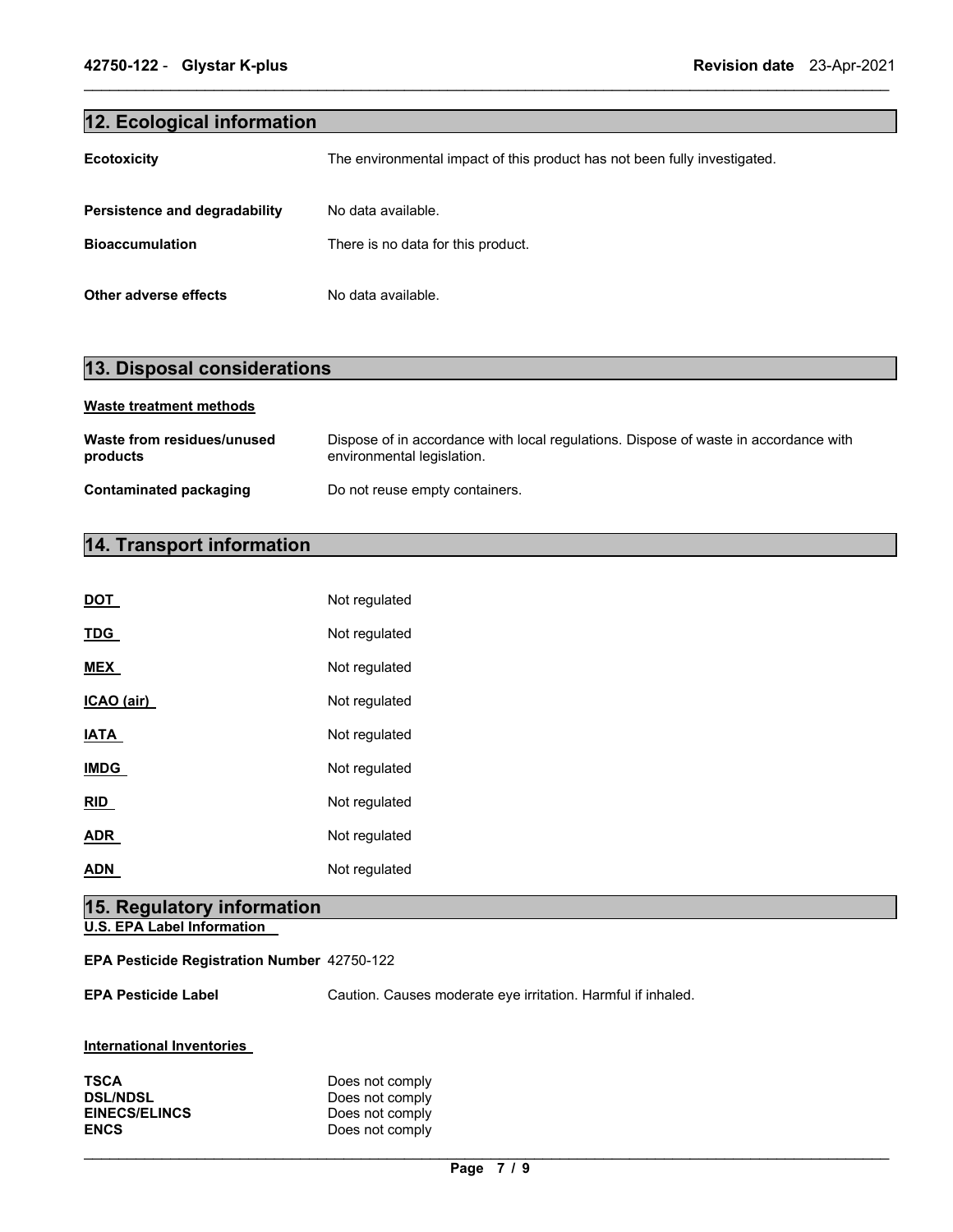| <b>IECSC</b> | Does not comply |
|--------------|-----------------|
| KECL         | Does not comply |
| <b>PICCS</b> | Does not comply |
| AICS         | Does not comply |

**Legend:** 

**TSCA** - United States Toxic Substances Control Act Section 8(b) Inventory

**DSL/NDSL** - Canadian Domestic Substances List/Non-Domestic Substances List

**EINECS/ELINCS** - European Inventory of Existing Chemical Substances/European List of Notified Chemical Substances

\_\_\_\_\_\_\_\_\_\_\_\_\_\_\_\_\_\_\_\_\_\_\_\_\_\_\_\_\_\_\_\_\_\_\_\_\_\_\_\_\_\_\_\_\_\_\_\_\_\_\_\_\_\_\_\_\_\_\_\_\_\_\_\_\_\_\_\_\_\_\_\_\_\_\_\_\_\_\_\_\_\_\_\_\_\_\_\_\_\_\_\_\_

**ENCS** - Japan Existing and New Chemical Substances

**IECSC** - China Inventory of Existing Chemical Substances

**KECL** - Korean Existing and Evaluated Chemical Substances

**PICCS** - Philippines Inventory of Chemicals and Chemical Substances

**AICS** - Australian Inventory of Chemical Substances

#### **US Federal Regulations**

#### **SARA 313**

Section 313 of Title III of the Superfund Amendments and Reauthorization Act of 1986 (SARA). This product does not contain any chemicals which are subject to the reporting requirements of the Act and Title 40 of the Code of Federal Regulations, Part 372.

#### **SARA 311/312 Hazard Categories**

Should this product meet EPCRA 311/312 Tier reporting criteria at 40 CFR 370, refer to Section 2 of this SDS for appropriate classifications.

#### **CWA (Clean Water Act)**

This product does not contain any substances regulated as pollutants pursuant to the Clean Water Act (40 CFR 122.21 and 40 CFR 122.42).

#### **CERCLA**

This material, as supplied, does not contain any substances regulated as hazardous substances under the Comprehensive Environmental Response Compensation and Liability Act (CERCLA) (40 CFR 302) or the Superfund Amendments and Reauthorization Act (SARA) (40 CFR 355). There may be specific reporting requirements at the local, regional, or state level pertaining to releases of this material.

#### **US State Regulations**

#### **California Proposition 65**

This product does not contain any Proposition 65 chemicals.

#### **U.S. State Right-to-Know Regulations**

| Chemical name    | New Jersey | Massachusetts | 'ennsvlvanıa |
|------------------|------------|---------------|--------------|
| Water            |            | $\sim$        |              |
| 7700<br>732-18-5 |            |               |              |

#### **16. Other information**

| <b>NFPA</b>                | Health hazards 2     | <b>Flammability</b> 0     |     | <b>Instability</b> 0    | <b>Physical and chemical</b><br>properties - |
|----------------------------|----------------------|---------------------------|-----|-------------------------|----------------------------------------------|
| <b>HMIS</b>                | Health hazards $2^*$ | Flammability              | - 0 | <b>Physical hazards</b> | <b>Personal protection X</b>                 |
| Chronic Hazard Star Legend |                      | * = Chronic Health Hazard |     |                         |                                              |

**Key or legend to abbreviations and acronyms used in the safety data sheet Legend Section 8: EXPOSURE CONTROLS/PERSONAL PROTECTION**